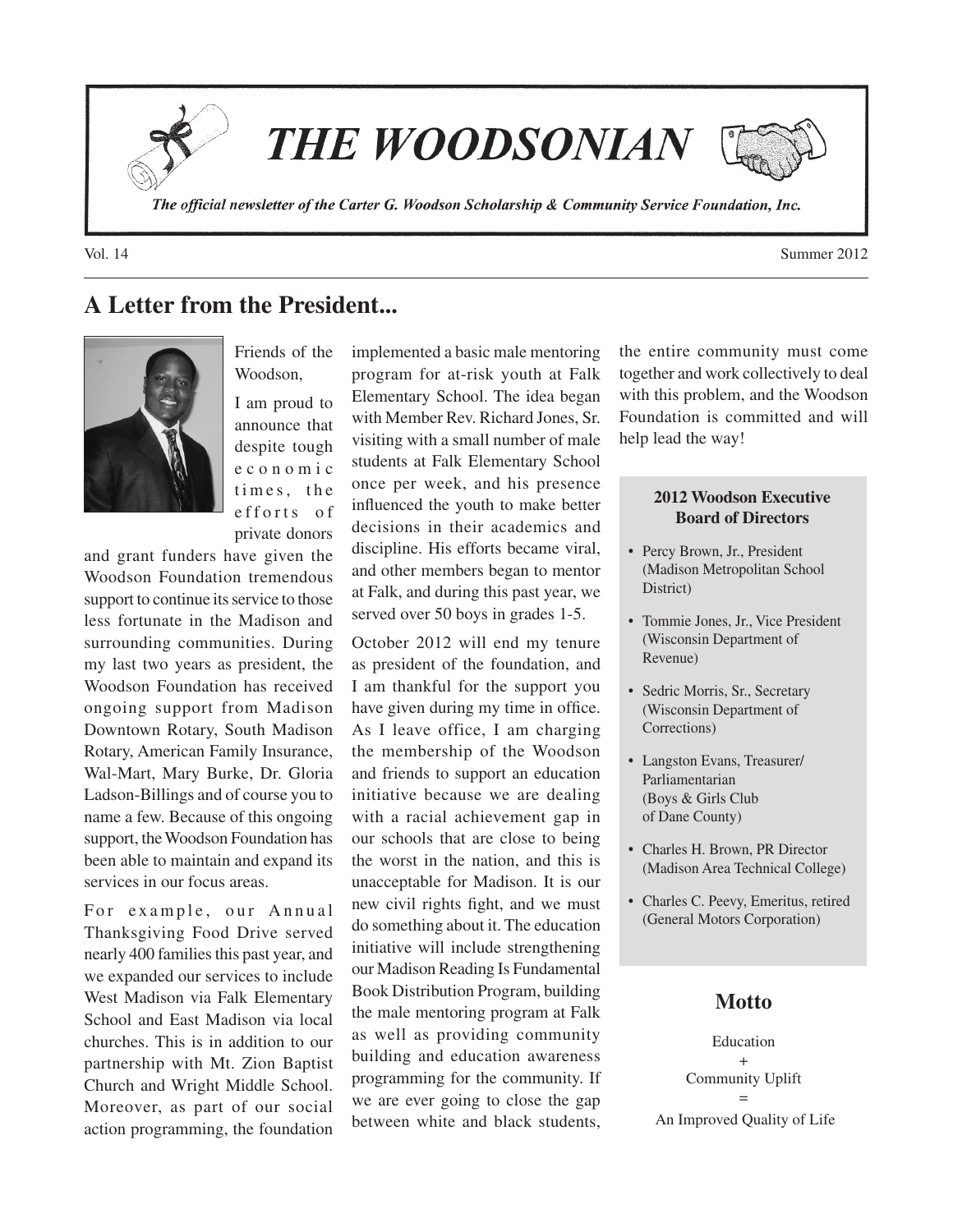## **2012-13 Scholarship Recipients**

The Woodson Foundation proudly announces its three scholarship recipients for the 2012-13 academic year. The recipients were awarded the scholarships based on good academic records and a demonstration of service commitment and financial need. **Janise Tucker** is a graduate of LaFollette High School. She has been accepted to Marquette University and Columbia College in Chicago. She plans to pursue a major in journalism or public relations. Some of her extracurricular activities/ service efforts include junior class vice

president, Black Student Union vice president, member of DECA, Youth Court and Restorative Justice Circles and Martin Luther King Service Day. She is the first person in the family to go to college. **Aaron Blake** graduated from LaFollette and has been accepted to Morehouse College and Florida A & M University. Some of his service achievements/extra curricular activities include Youth Court Jury member, Restorative Justice Circles, Salvation Army Soup Kitchen, Centurion Cycling Competition, Black Student Union, and the African

American Achievement Team. **Souda Yang** is a graduate of East High School. She moved to the United States from Thailand in 1990. Souda has not yet declared a college/university major. Her service achievements/ extracurricular activities are also commendable: Boys & Girls Club, Salvation Army, Habitat for Humanity Youth in Service Day, GEAR UP, and Sherman Middle School Workshop. She is also the first in the family to attend college. Congratulations to our scholarship recipients.

## **Madison RIF Forges On...**

The key to the success is on the printed page and ensures every child has the skills to read is why the Carter G. Woodson Foundation has been approved for 15 consecutive years by the national literacy foundation, Reading Is Fundamental, Inc. (RIF). RIF distributes more than 15 million books yearly across more than 17,000

sites all over the country. The Woodson Foundation's RIF initiative provides high-interest, multicultural reading materials and motivational speakers to local students to Ms. Knutson's Reading 180 course at the James C. Wright Middle School, as well as to the school-wide Honors Breakfast. The Foundation has also served the former African American Ethnic Academy with two book distributions a year. Next year, the Woodson looks forward to greatly expanding the number of students it reaches so that all young people in Madison get the keys to their future.

## **Who Is Carter G. Woodson?**

Dr. Carter G. Woodson, for whom the foundation is named, was born to former slave parents on December 19, 1875 in Buckingham County, Virginia. Although his parents were illiterate, Dr. Woodson autodidacticly learned to read and write by the time he reached 17 years of age. He earned his high school diploma at the age of 23 in 1897. Dr. Woodson earned a Bachelor of Literature degree from Berea College in 1903, a Master of Arts degree from the University of Chicago in 1908, and a Ph.D. from Harvard University in 1912. On September 9, 1915, he founded the Association for the Study of Negro Life and History (ASNLH). The purpose of this organization was the documentation

and chronicling of facts and figures about Black history and promoting the study of all aspects of Black life for the betterment thereof. In 1926, he initiated the celebration of Negro History Week. It was intended to be a celebration of the accomplishments and contributions that Blacks have made to the world throughout history. His literary compendium consists of 18 books on various aspects of Black life and Black history. His preeminent work was the Mis-Education of the Negro. It was published in 1933 and was an analysis of the failure and shortcomings of the traditional methods of educating Black people and why those methods did more to perpetuate the second-class citizenship



*Dr. Carter G. Woodson*

status of Blacks rather than elevate them to first-class citizenship. Dr. Woodson made his eternal transition on April 3, 1950. His body rests in Lincoln Memorial Cemetery just outside of Washington, DC. Dr. Woodson's legacy is one of perpetual pursuit of knowledge and history of Black people.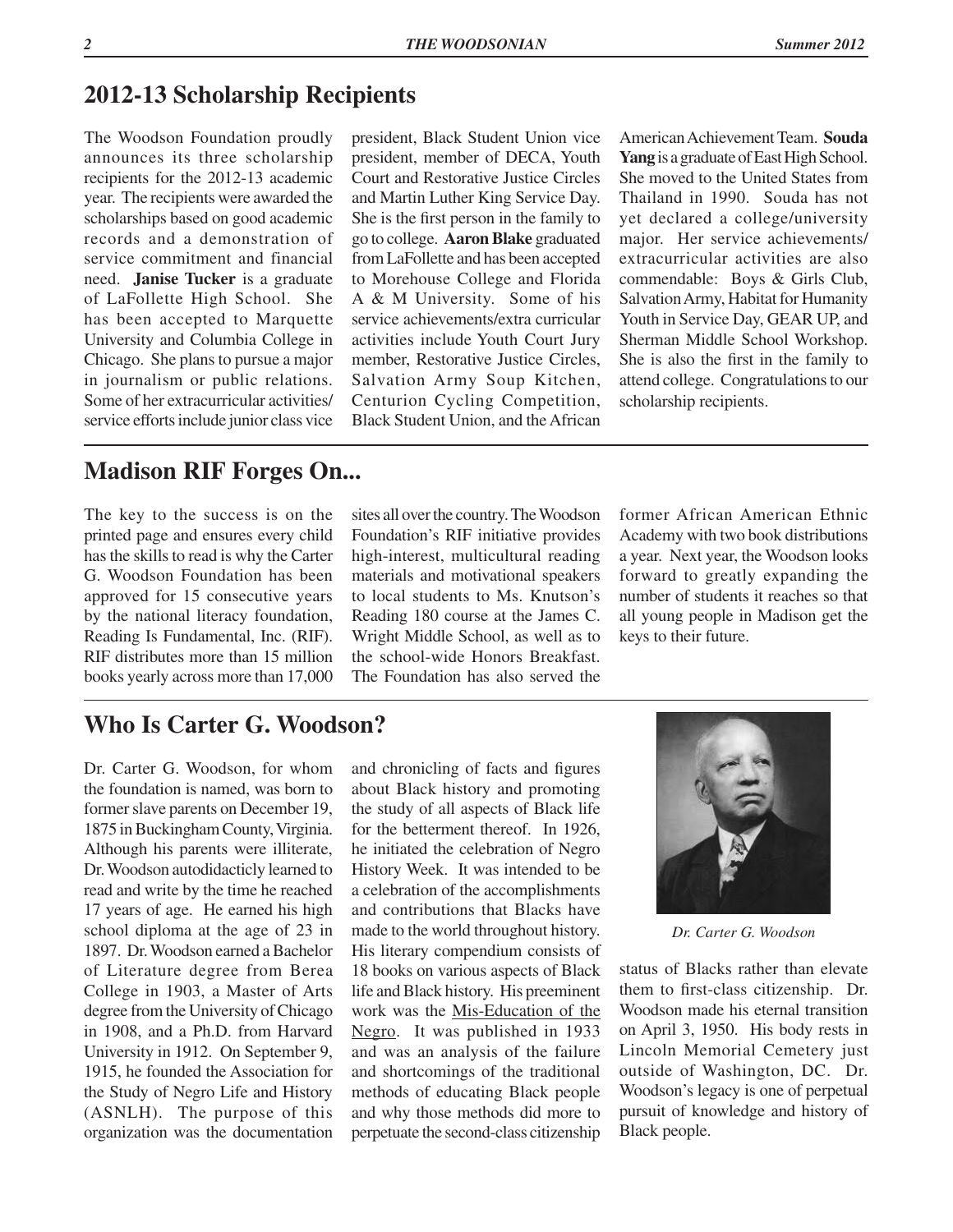## **2012 Thanksgiving Food Drive**

The Woodson Foundation is planning for its biggest-ever Thanksgiving Food Drive. While the 2011 Food Drive distributed close to 400 Thanksgiving baskets to needy families and individuals, the foundation wants to increase this number to more than 500 baskets. The foundation will continue its partnering with local organizations including the James C. Wright Middle School (Dr. Angela Crawford, principal); Christ the Solid Rock Baptist Church (Pastor Everett D. Mitchell); Faith, Hope and Love

Church (Pastor Harold Rayford); Mt. Zion Baptist Church (Senior Pastor Richard Jones, Sr.); Second Baptist Church (Pastor Anthony Wade); and Fountain of Life (Pastor Alex Gee). The food drive will be held November 20, 2012 at the Mt. Zion Baptist Church at 2019 Fisher Street.